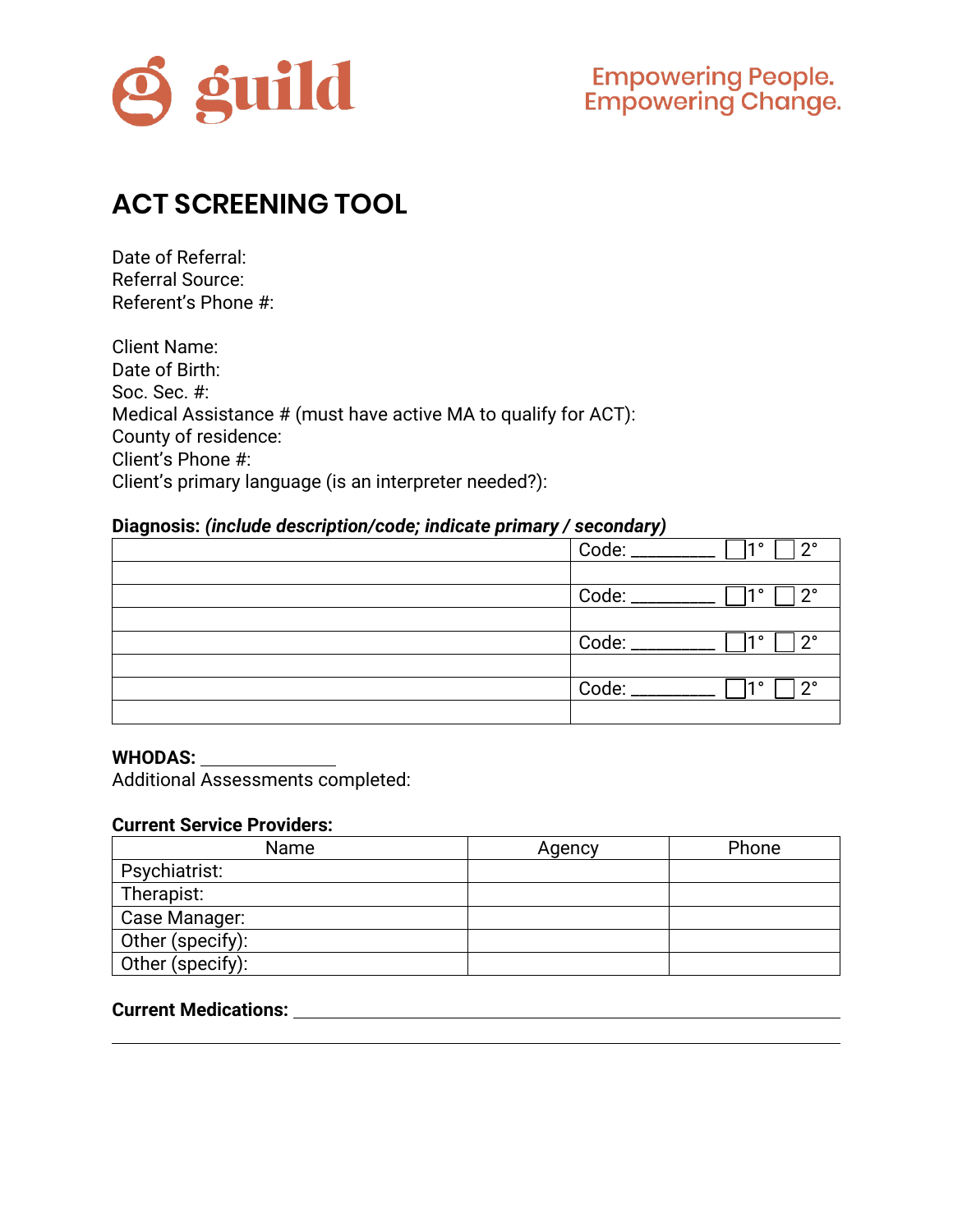

| Is the client under Civil Commitment? $\vert \ \vert$ No $\vert \ \vert$ Yes                                                                                                                                                                                                                                                |  |  |  |
|-----------------------------------------------------------------------------------------------------------------------------------------------------------------------------------------------------------------------------------------------------------------------------------------------------------------------------|--|--|--|
| NTP/Jarvis? No Yes Price Sheppard? No Yes                                                                                                                                                                                                                                                                                   |  |  |  |
| Priority will be given to individuals who meet one of the following criteria. Check all<br>that apply:                                                                                                                                                                                                                      |  |  |  |
| $\Box$ The person has been recently discharged from an extended stay in a state hospital<br><b>Length of Stay:</b> _______ months                                                                                                                                                                                           |  |  |  |
| $\Box$ High utilization of acute psychiatric hospitals (e.g., 2 or more admissions per year).<br>Specify # of admissions over the past 2 years: ______                                                                                                                                                                      |  |  |  |
| $\Box$ High utilization of psychiatric emergency services (e.g., 6 or more per year). Specify<br>type & approximate # of admissions: $\_\_\_\_\$ # ER $\_\_\_\_\$ # Crisis Stabilization $\_\_\_\$<br># Detox                                                                                                               |  |  |  |
| Additional considerations for ACT service - Check all that apply:                                                                                                                                                                                                                                                           |  |  |  |
| $\Box$ Co-existing substance use disorder (indicate diagnosis above) of significant duration<br>(e.g., greater than 6 months). Duration: _____ months. What is client's stage of<br>substance abuse treatment? _________                                                                                                    |  |  |  |
| Client poses a risk of harm to (check all that apply): $\Box$ Self<br><b>Others</b><br>Explain: <u>contract and contract and contract and contract and contract and contract and contract and contract and contract and contract and contract and contract and contract and contract and contract and contract and cont</u> |  |  |  |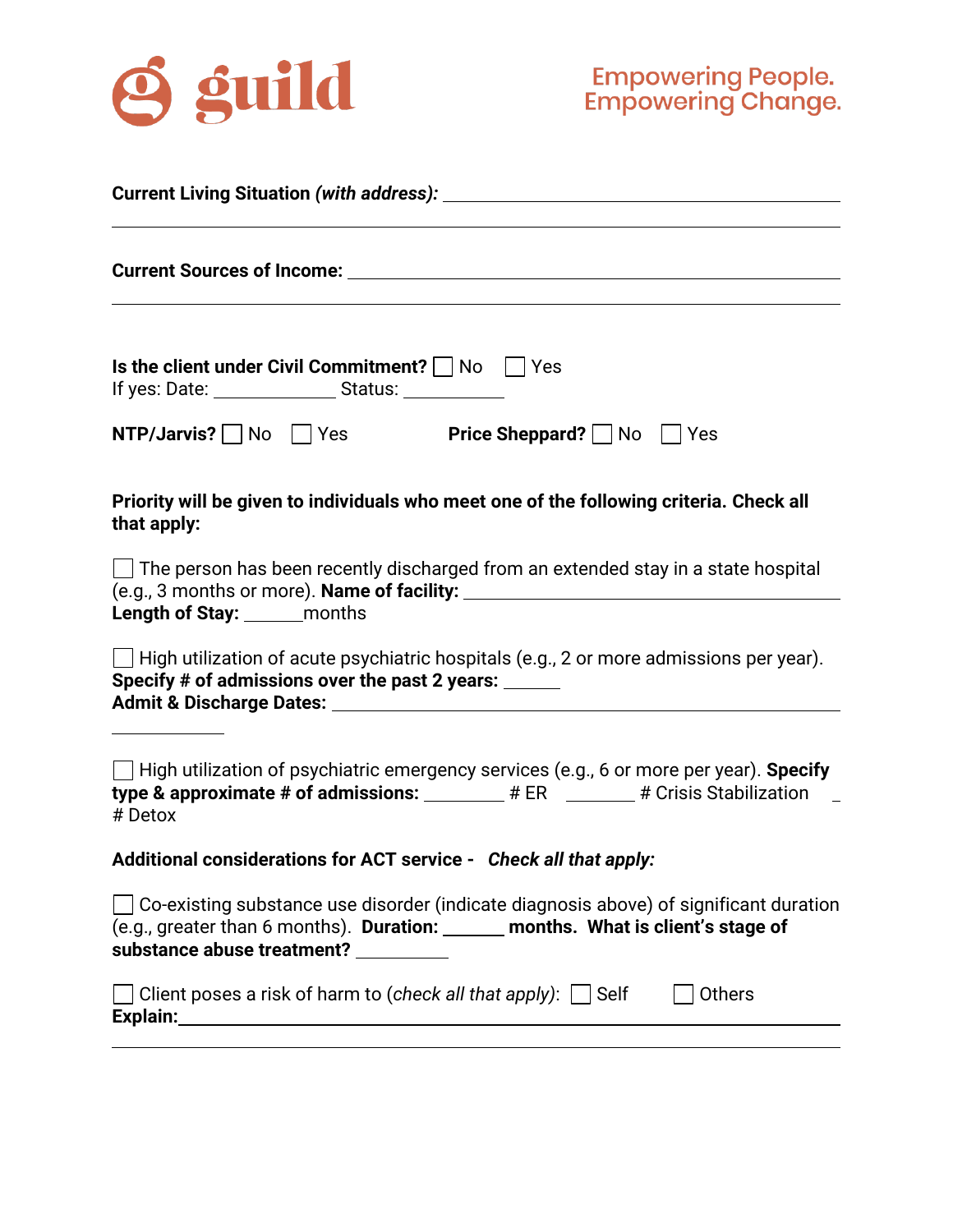

| Exhibits socially disruptive behavior with high risk of criminal justice involvement<br>(e.g., arrest and incarceration). In the past two years, the person has (check all that<br>apply):<br>Had multiple arrests<br>Been incarcerated<br>Had numerous contacts with law enforcement (# if known) __________ |                                                                                                |  |
|---------------------------------------------------------------------------------------------------------------------------------------------------------------------------------------------------------------------------------------------------------------------------------------------------------------|------------------------------------------------------------------------------------------------|--|
|                                                                                                                                                                                                                                                                                                               |                                                                                                |  |
| Describe history of aggression (verbal, physical, threats, etc.): ___                                                                                                                                                                                                                                         |                                                                                                |  |
| Residing in a supervised residence, but assessed to be appropriate for a more<br>independent setting with ACT Services such as -- specify type:<br><b>Corporate Foster Care</b><br>Board & Lodge<br>Rule 36<br><b>Assisted Living</b><br><b>Family Foster Care</b>                                            |                                                                                                |  |
| $\Box$ Risk of placement in a supervised community residence, can remain independent if<br>intensive services are provided. Specify Type:<br>Corporate Foster Care   Family Foster Care   Assisted Living  <br><b>Board</b><br>& Lodge                                                                        |                                                                                                |  |
| $\Box$ Persistent and recurrent difficulty performing practical tasks of daily living (check all<br>that apply):<br>Managing personal business affairs                                                                                                                                                        | Obtaining medical or legal                                                                     |  |
| services                                                                                                                                                                                                                                                                                                      |                                                                                                |  |
| Recognizing and avoiding common dangers   Meeting nutritional needs<br>Maintaining personal hygiene<br><b>Medication adherence</b>                                                                                                                                                                            | Benefit/income management<br><b>Accessing community</b><br>resources/social support<br>systems |  |
| Persistent or recurrent difficulty performing practical tasks of daily living (as listed in<br>the preceding question) without significant assistance from others (friends, family or<br>relatives).                                                                                                          |                                                                                                |  |
| The individual is residing in substandard housing, is homeless, or at imminent risk of<br>becoming homeless. Specify:                                                                                                                                                                                         |                                                                                                |  |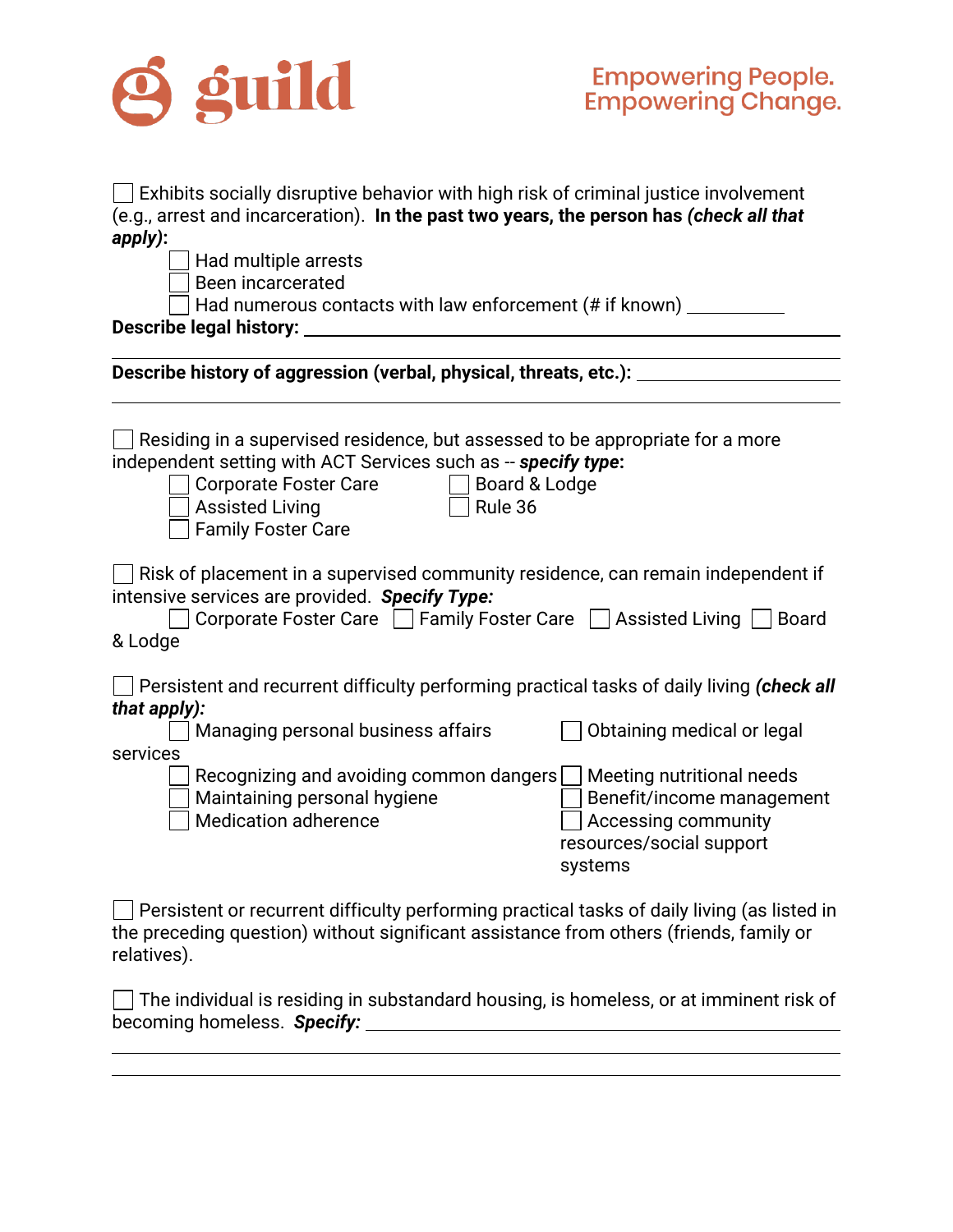

 $\Box$  The individual has been unable to obtain/maintain consistent employment at a selfsustaining level or has significant difficulty consistently carrying out the homemaker role. *Specify:*

| $\Box$ Other pertinent information: |  |
|-------------------------------------|--|
|                                     |  |

#### **ATTACH:**

| Pre-Petition Report                       | Current medication list                   |
|-------------------------------------------|-------------------------------------------|
| All commitment paperwork                  | Functional Assessment (if possible)       |
| <b>Current Diagnostic Assessment</b>      | $\Box$ LOCUS (if possible)                |
| All previous hospital History & Physicals | $\Box$ Interpretive Summary (if possible) |
| <b>Treatment Plan</b>                     | <b>Psychiatry records (if possible)</b>   |

ACT would require the client to meet with case management at least three times per week. Is the referred client willing to meet with case management numerous times throughout the week? \_\_\_\_\_\_ Is the referred client agreeable to working with the ACT psychiatrist? \_\_\_\_\_\_\_\_\_\_

ACT is focused on rehab work and skill-building. Please describe in detail the reason for the referral and what specific things the client needs from the ACT Team.